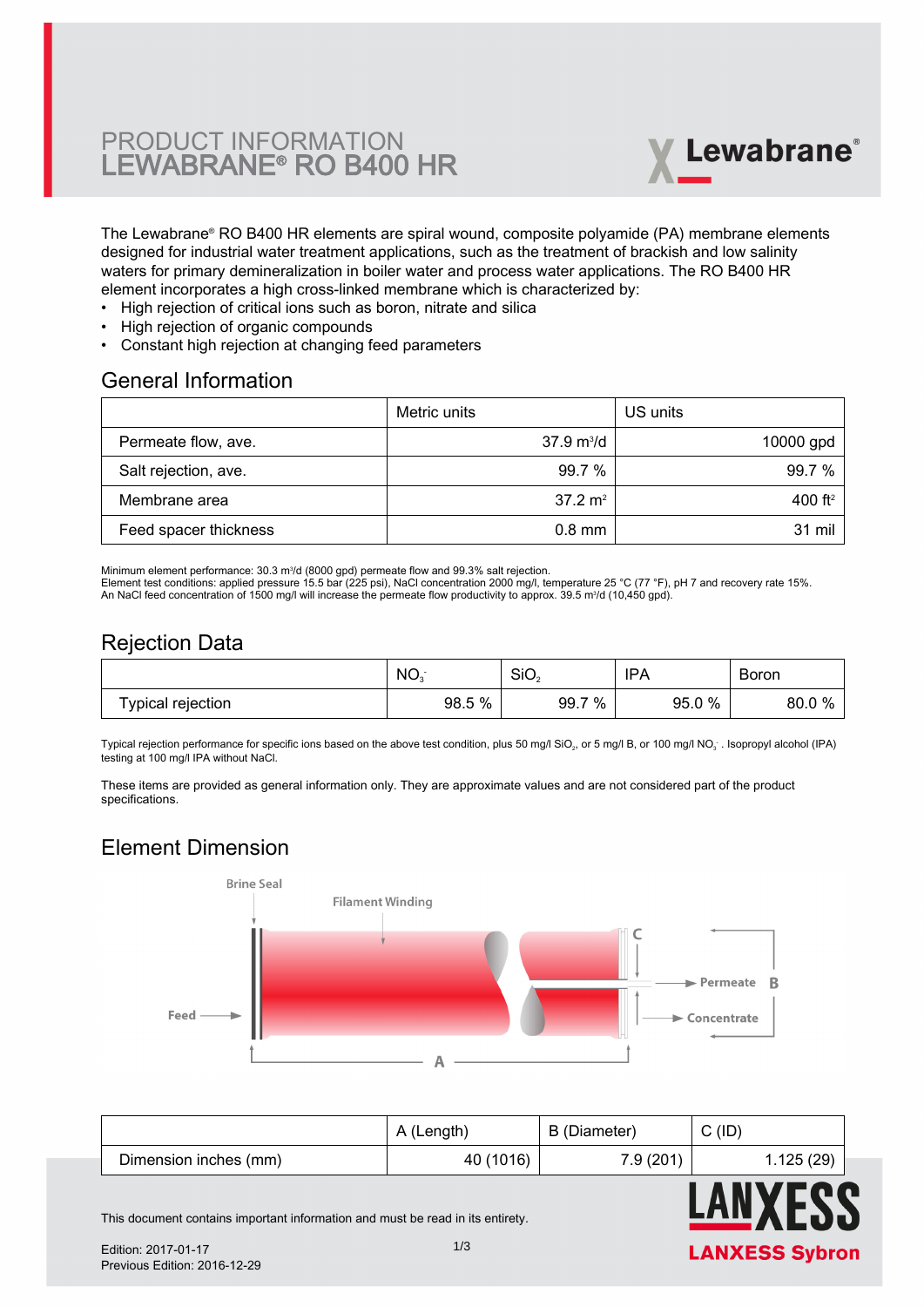# PRODUCT INFORMATION LEWABRANE® RO B400 HR



### Application Data

|                                 | Metric units       | US units  |
|---------------------------------|--------------------|-----------|
| Operating pressure, max.        | 41 bar             | 600 psi   |
| Operating temperature, max.     | 45 $^{\circ}$ C    | 113 °F    |
| Feed water SDI, max.            | 5                  | 5         |
| pH range during operating       | $2 - 11$           | $2 - 11$  |
| pH range during cleaning        | $1 - 12$           | 1 - 12    |
| Pressure drop per element, max. | 1.0 <sub>bar</sub> | 15 psi    |
| Pressure drop per vessel, max.  | $3.5b$ ar          | 50 psi    |
| Chlorine concentration, max.    | $0.1$ ppm          | $0.1$ ppm |

# Additional Information

- Treat RO Elements with care; do not drop the element.
- Each RO Element is wet tested, preserved in a 1% weight sodium bisulfite solution, and vacuum packed in oxygen barrier bags.
- During storage, avoid freezing and direct sunlight. The temperature should be below 35 °C (95 °F).

# After Installation

- Keep the RO Elements wet, and use a compatible preservative for storage duration longer than 7 days.
- During the inital start up, discharge the first permeate to drain for 30 min.
- Permeate back pressure should not exceed feed pressure at any time.
- The RO Elements shall be maintained in a clean condition, unfouled by particulate matter or precipitates or biological growth.
- $\bullet~$  Consider cleaning, if the pressure drop increases by 20% or water permeability decreases by 10%. Use only chemicals which are compatible with the membrane.
- For additional information consult the Lewabrane® technical information available at www.lpt.lanxess.com.



This document contains important information and must be read in its entirety.